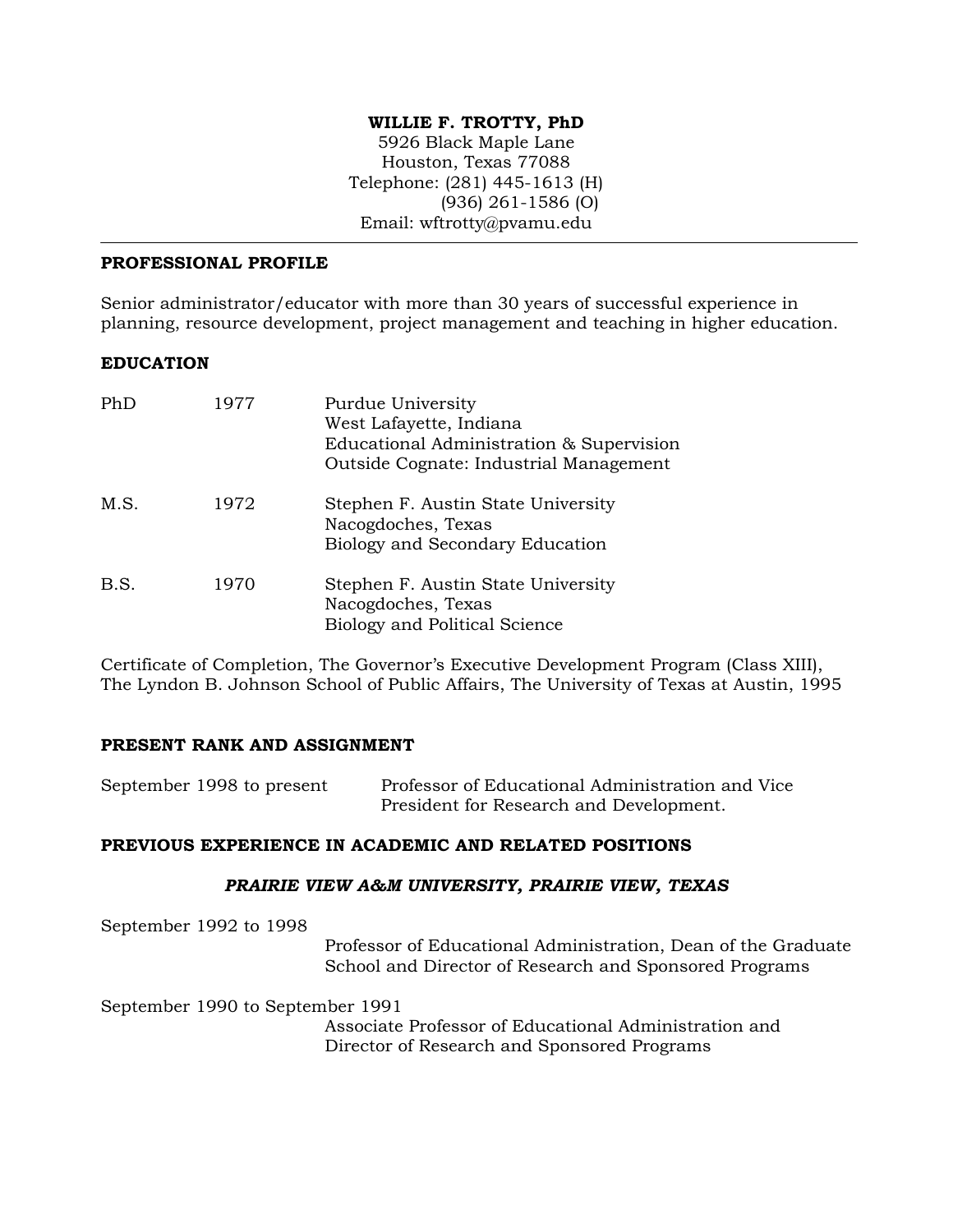August 1988 to September 1990

 Associate Professor Education, Associate Dean of the College of Education and Head of Department of School **Services** 

September 1982 to August 1988

Associate Professor of Education and Director of Teacher **Certification** 

September 1977 to August 1982 Assistant Professor of Education and Assistant Director of Teacher Certification

September 1977 to September 1979 (Concurrent with above) Assistant Professor Education and Associate Director of the Southern Consortium of Colleges for Teacher Education

## *PURDUE UNIVERSITY, WEST LAFAYETTE, INDIANA*

September 1976 to September 1977 Administrative Assistant Continuing Education Administration, Division of Conferences

June 1976 to September 1976

 Research Assistant Department of School Administration and Supervision, Project: West Central Indiana Regional Planning Board for Vocational and Technical Education

September 1975 to June 1976

 Teaching Assistant Department of Education

January 1975 to September 1975

 Research Assistant Department of Horticulture

# *HOUSTON INDEPENDENT SCHOOL DISTRICT*

September 1970 to January 1975 Biology and Physical Science Teacher

Houston Independent School District Robert E. Lee Senior High School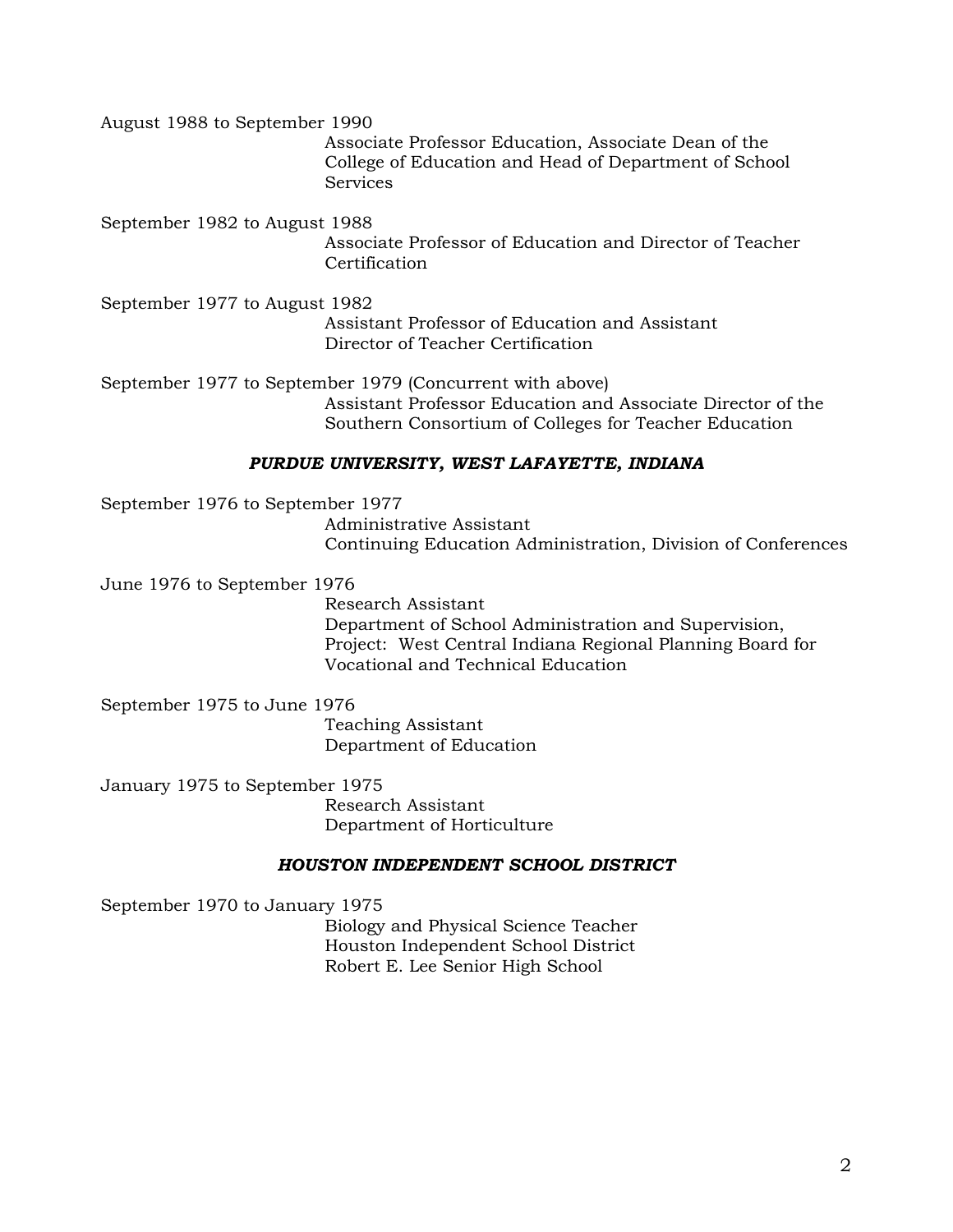# **SCHOOL, COLLEGE AND UNIVERSITY COMMITTEES, BOARDS AND COUNCILS**

# *PRAIRIE VIEW A&M UNIVERSITY, PRAIRIE VIEW, TEXAS*

| 2008 to present | Chair, Science and Engineering Alliance Steering<br>Committee                                                       |
|-----------------|---------------------------------------------------------------------------------------------------------------------|
| 2006 to present | Councilor, Texas A&M Research Foundation                                                                            |
| 2006 to 2007    | Member, Aldine Independent School District Needs<br>Assessment Committee                                            |
| 2004 to present | Board of Directors, Texas Society for Biomedical<br>Research, Chair of Education Committee                          |
| 2002 to present | Capital Campaign Steering Committee                                                                                 |
| 2001 to 2006    | Chair, State Employee Charitable Campaign                                                                           |
| 2000 to present | University Co-Chair, The Prairie View A&M University<br><b>Industry Cluster</b>                                     |
| 1992 to 2001    | Executive Committee, Council of Historically Black Graduate<br>Schools, served as president and secretary-treasurer |
| 1996 to 1999    | Executive Committee, Association of Texas Graduate Schools,<br>served as vice president and president               |
| 1995 to 1997    | Member, Windham School System Interagency<br>Advisory Committee                                                     |
| 1995 to 2003    | Department of Educational Leadership and Counseling<br>(formerly School Services) Tenure and Promotions Committee   |
| 1995 to present | Member and former Co-Chair, Texas Leadership Inc.,<br>The Lower Colorado River Authority                            |
| 1994            | Co-Chair, Presidential Search Advisory Committee, Prairie<br>View A&M University                                    |
| 1993 to 2000    | Chairman of the University Committee on Animal<br>Care and Use                                                      |
| 1991 to 1998    | Chairman of the Graduate Council                                                                                    |
|                 | Chairman of the University Committee on Research                                                                    |
| $1990 - 1991$   | Member of the Executive Committee, The Texas                                                                        |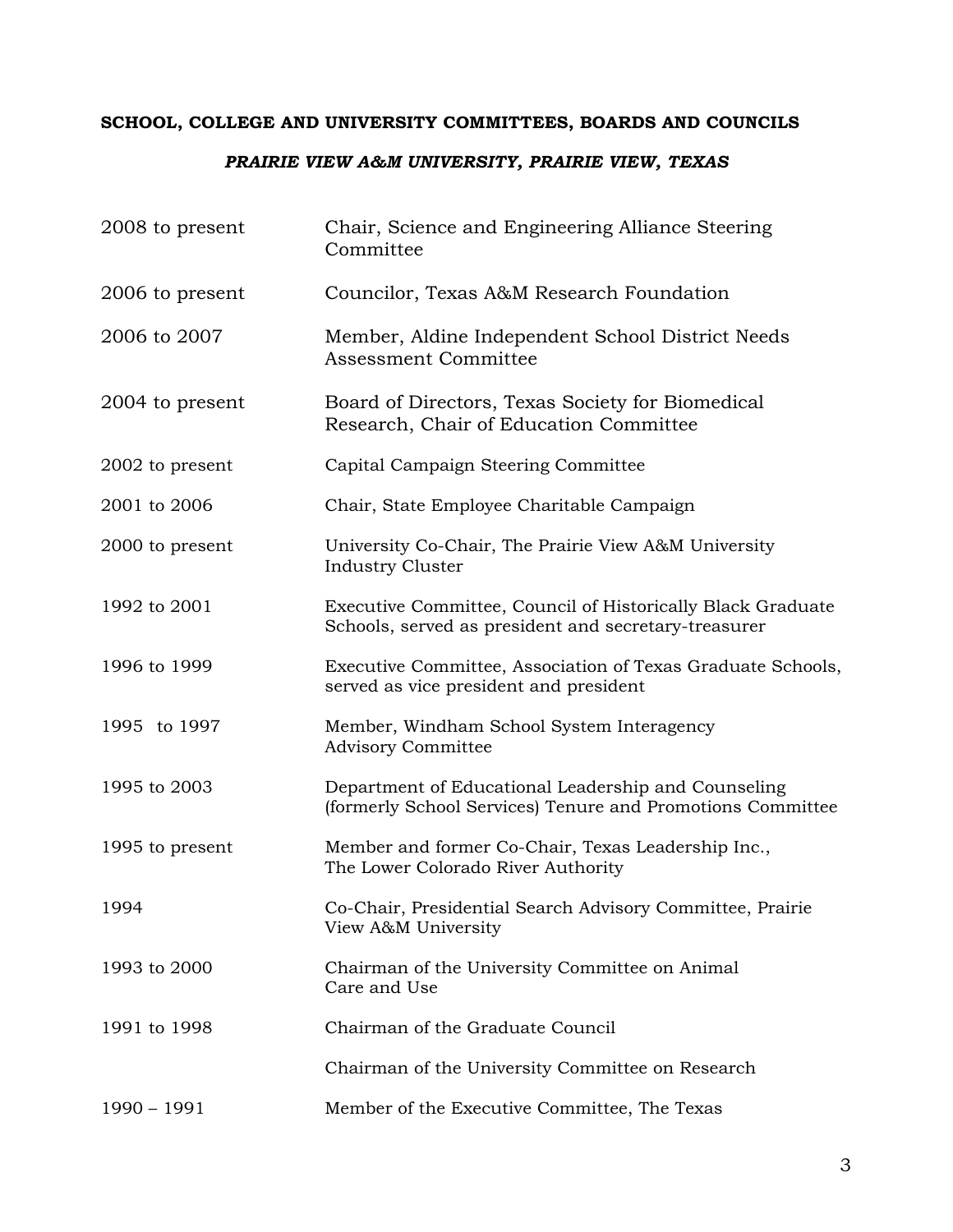|                                                     | Council of Faculty Governance Organizations (COFGO)                                                               |
|-----------------------------------------------------|-------------------------------------------------------------------------------------------------------------------|
|                                                     | Served as Texas Higher Education Coordinating<br>Board/COFGO Intern                                               |
| 1989 to 1990                                        | Chairman of the Steering Committee for the University<br>Self Study, Southern Association of Colleges and Schools |
| 1989                                                | Participant in the Texas Academic Skills Program Standards<br><b>Setting Conference</b>                           |
| 1988 to 1990                                        | Faculty Senate Chair                                                                                              |
| 1987 to 1988                                        | <b>Faculty Senate Secretary</b>                                                                                   |
| 1986 to May 1991                                    | Member of the Faculty Senate                                                                                      |
| 1988 to 1995                                        | Member of the Johnson-Phillip All Faiths Chapel Advisory<br><b>Board</b>                                          |
| January 1982 to<br>January 1983                     | Member of the College of Education Management Team                                                                |
| 1977 to 2001                                        | Member of the Graduate Council                                                                                    |
|                                                     | Prairie View A&M University Local Cooperative Teacher<br><b>Education Center Advisory Board</b>                   |
| 1980 to 1982                                        | Member of Faculty Performance Review Committee                                                                    |
|                                                     | PURDUE UNIVERSITY, WEST LAFAYETTE, INDIANA                                                                        |
| 1975 to 1977                                        | Graduate Student Coordinator, The University Council for<br>Educational Administration (UCEA)                     |
| HOUSTON INDEPENDENT SCHOOL DISTRICT, HOUSTON, TEXAS |                                                                                                                   |
| 1970 to 1975                                        | Member of the Faculty Advisory Council, Robert E. Lee Senior<br>High School, Houston, Texas                       |
| 1973 to 1975                                        | Member of the Houston Independent School District's<br><b>Consultation Committee</b>                              |
| 1974 to 1975                                        | Chairman of the Houston Teacher's Association Consultation<br>Committee                                           |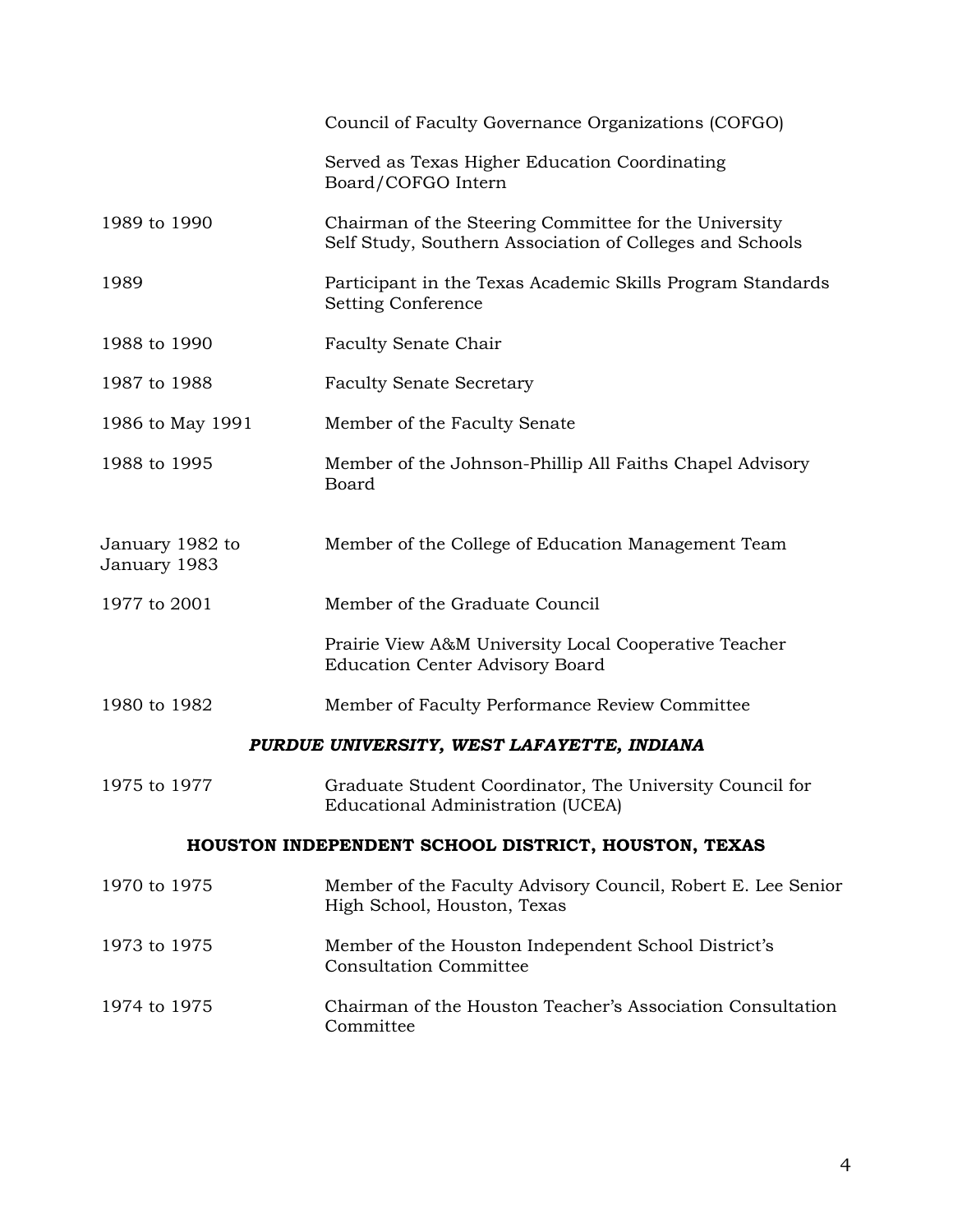# **PRESENTATIONS, PUBLICATIONS, AND OTHER EDUCATIONAL ACTIVITIES**

| 2004        | Fulbright Visiting Scholar, Ain Shams University, Cairo<br>Egypt                                                                                                                                                                                                |
|-------------|-----------------------------------------------------------------------------------------------------------------------------------------------------------------------------------------------------------------------------------------------------------------|
| 2003 & 2004 | Project Director, NASA- Prairie View A&M Pre-Service<br>Teacher Institute (PSTI), Funded by NASA-Langley<br>\$103,000                                                                                                                                           |
| 2003        | Commencement Speaker, Anderson-Shiro Consolidated<br>Independent School District                                                                                                                                                                                |
| 2002        | Presenter, Community Radio Talk Show, Educational<br>Opportunities at Prairie View A&M University, Seattle,<br>Washington, March 2002                                                                                                                           |
| 2002        | Presenter, International Energy Week 2002 Conference,<br>University-Industry Collaborations, An Industry Cluster Model,<br>February 2002, Houston, TX                                                                                                           |
| 2001-2004   | Author and PI, SEA Center of Excellence for the Preparation of<br>Science, Mathematics, and Technology Application Teachers<br>(\$80,000), funded by Jackson State University as flow-through<br>from the Department of Education                               |
| 2001-2003   | Author and PI, ISO 9000-2000 Training for Selected Small<br>Disadvantaged Businesses (\$253,757) funded by SAIC as a<br>part of the DoD Mentor-Protégé Program                                                                                                  |
| 2000        | Presenter, The Defense Information System Agency Mentor-<br>Protégé Program, Prairie View A&M University Short-Courses<br>and Training Capabilities, March 23, 2000                                                                                             |
|             | Presenter, The Minority Research Community: Obligations,<br>Commitments, and Opportunities, The Research Association of<br>Minority Professors (RAMP), February 2000                                                                                            |
| 1999 - 2004 | Author and Co-PI, Minority Institutions Technology Support<br>Services IQ/ID Contract (Received over \$2.7 million in<br>contracts and mentor-protégé activities from the Defense<br>Information System Agency (DISA) of the Department of<br>Defense and SAIC) |
|             | Author and Co-PI, Power Quality and Reliability (\$100,000)<br>funded by NASA-JSC                                                                                                                                                                               |
|             | Presenter, Continuing the Legacy, The Dr. Martin Luther King,<br>Jr. Day Celebration, Tomball Community College, January<br>1999                                                                                                                                |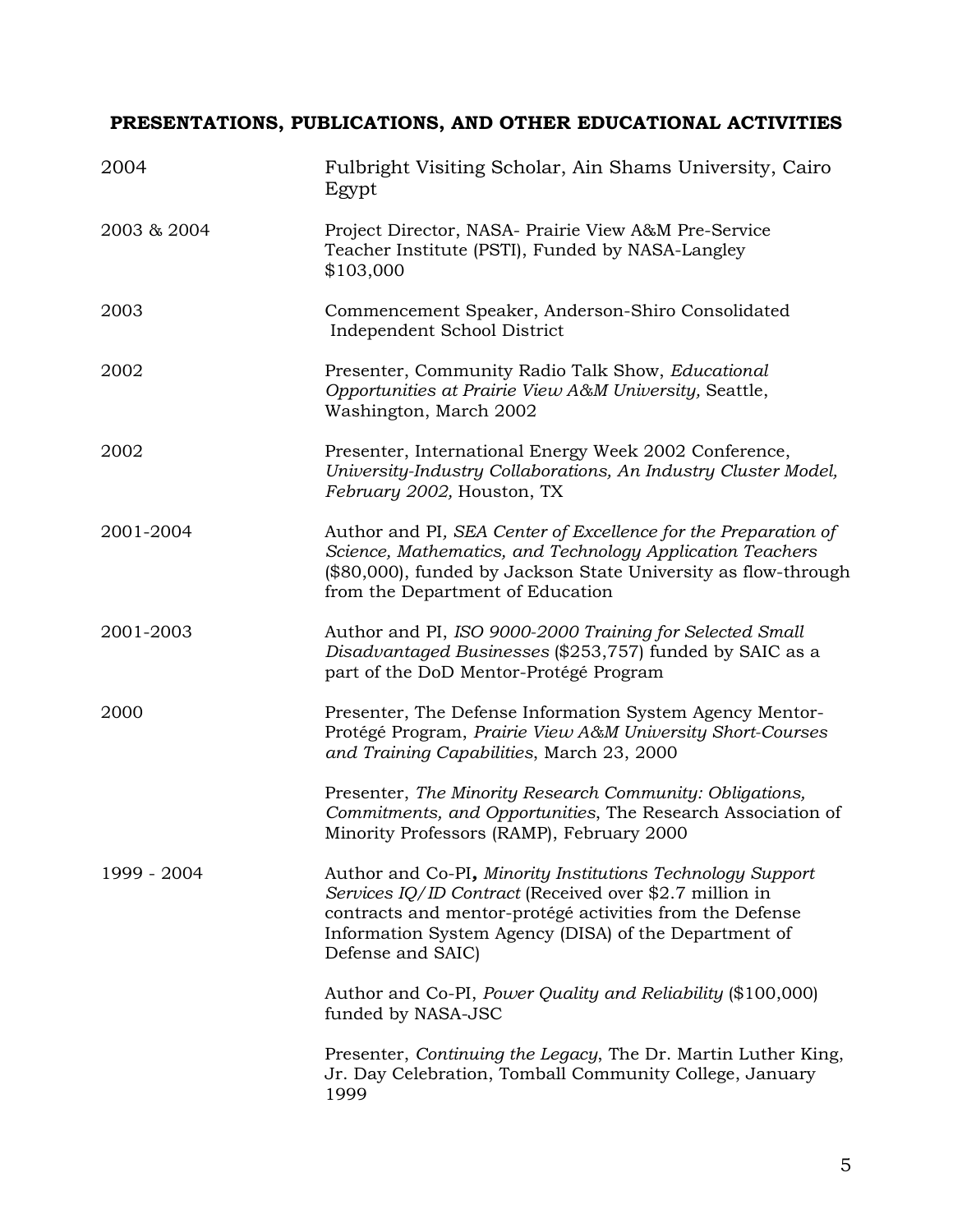| 1998 | The Texas Association of Black Personnel in Higher Education<br>25 <sup>th</sup> Annual Conference, "Recruitment and Retention of<br>Minorities in Graduate Programs", April 3, 1998                                         |
|------|------------------------------------------------------------------------------------------------------------------------------------------------------------------------------------------------------------------------------|
|      | Author and Co-PI, Rehabilitation Capacity Building Grant,<br>\$50,000 funded by the U.S. Department of Education                                                                                                             |
| 1997 | Presenter, International Energy Week '97 Conference,<br>Sustaining Partnerships with the Energy Industry, George R.<br>Brown Convention Center, February 1997                                                                |
|      | Author and Co-PI, Rehabilitation Capacity Building Grant,<br>\$50,000 funded by U.S. Department of Education.                                                                                                                |
| 1996 | Presenter, The Association of Texas Graduate Schools 1996<br>Conference, Cooperative Graduate Education: Universities and<br>Corporate Partnerships for the Future, October 1996                                             |
|      | Presenter, International Energy Week '96 Conference, Building<br>Partnerships with the Energy Industry, George R. Brown<br>Convention Center, February 1996                                                                  |
| 1994 | The Prairie View A&M University Summer Workshop for<br>Science Teachers, Issues in Science Education, 1994                                                                                                                   |
|      | Presenter, Administering Research and Sponsored Program<br>Sub-agreements, Southern University Training Conference for<br>Historically Black Graduate Colleges and Universities                                              |
|      | North Forest School District Workshop for School<br>Administrators, Models for Shared Decision Making, 1994                                                                                                                  |
| 1993 | Co-Author, A Proposal: Greater Houston Wastewater<br>Management Project, Funded by Platinum Management<br>Corporation, \$10,000                                                                                              |
|      | Author and PI, A Proposal: M.S. - PhD Bridge Program, Funded<br>by the National Institutes of Health through the University of<br>Texas Health Science Center-Houston, \$75,000.                                             |
|      | Presenter, Ninth Annual Minority Recruitment and Retention<br>Conference, April 21-22, 1993, Austin, Texas. 1993, The<br>University of Texas Health Science Center-Houston and Prairie<br>View A&M University Collaborative. |
| 1992 | Co-author with Drs. John Williams and Robert Shepard,<br>Proposal – Infrastructure Development of the Science and<br>Engineering Alliance, Funded by the Department of Energy,<br>\$250,000                                  |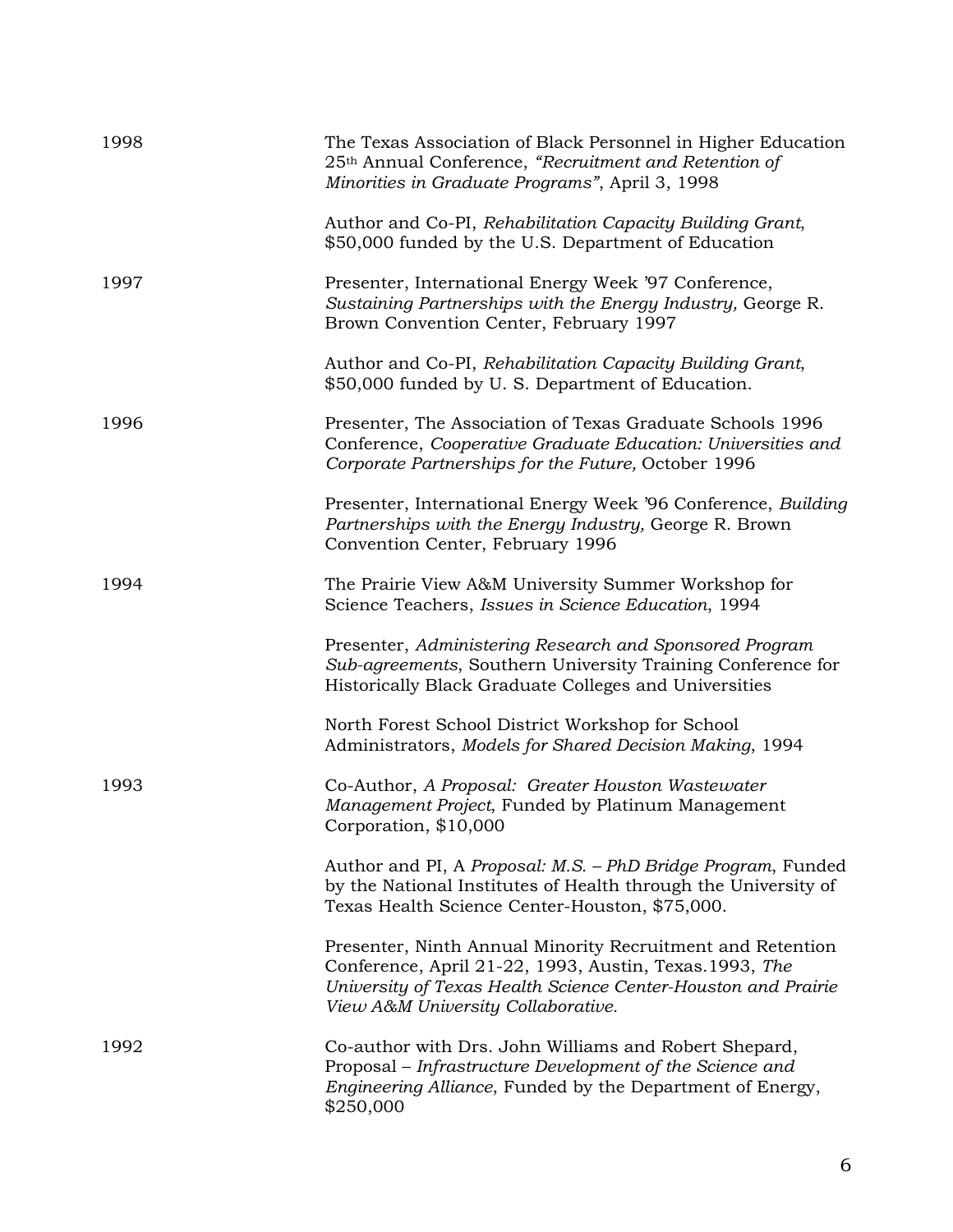|      | Co-Author with Drs. John Williams and Hylton McWhinney, A<br>Proposal: Summer Science Teacher Enhancement Project,<br>Funded by the Fund for the Improvement of Post Secondary<br>Education through Jackson State University, \$50,000                                                                            |
|------|-------------------------------------------------------------------------------------------------------------------------------------------------------------------------------------------------------------------------------------------------------------------------------------------------------------------|
|      | Presenter, E. J. Campbell Alumni Association Key Achiever<br>Awards, The Nature of Achievement, June 1992                                                                                                                                                                                                         |
| 1991 | Author, Proposal for Research Capabilities Presentation to<br>McDonnell Douglas (McAir) Corporation, \$10,000                                                                                                                                                                                                     |
| 1990 | With Dr. William Parker, organized and conducted in-service<br>workshop on Understanding Organizations and Teacher<br>Empowerment for Administrators and Teachers in the<br>Smithville Independent School District                                                                                                |
|      | Conducted workshop on Administrative Accountability for the<br>Houston Association of Black School Educators (HABSE)                                                                                                                                                                                              |
|      | Member of Project 2000 Ad Hoc Advisory Committee for the<br>Aldine ISD. Chaired the sub-committee on curriculum                                                                                                                                                                                                   |
| 1988 | Chairman, Conference Audit Committee, The Annual Texas<br>Conference on Teacher Education                                                                                                                                                                                                                         |
|      | Conducted Curriculum Development Workshops for the faculty<br>of the Benjamin Banneker Honors College                                                                                                                                                                                                             |
|      | Conducted Leadership Development Workshop for members of<br>the Johnson-Phillip All Faiths Chapel Advisory Board                                                                                                                                                                                                  |
| 1987 | Conducted in-service workshop on Teacher Education and<br>Certification Issues in Texas for the Hempstead Independent<br>School District, Hempstead, TX                                                                                                                                                           |
| 1986 | Served as Resource Person for the 35 <sup>th</sup> through 38 <sup>th</sup> Annual<br>Texas Conferences on Teacher Education                                                                                                                                                                                      |
| 1986 | Co-author with Drs. Louis Aikens, William Parker, and Ernest<br>Brooks, the proposal to receive "Block Grant" monies for<br>Teacher Center Projects, \$50,000                                                                                                                                                     |
| 1985 | Co-author with Drs. M. Paul Mehta and William Parker, a<br>proposal presented to the Texas Higher Education<br>Coordinating Board, Enhancing the Mathematics Skills of<br>Elementary Teachers in Districts Comprising the Prairie View<br>A&M University Cooperative Teacher Education Center (Funded<br>\$40,000 |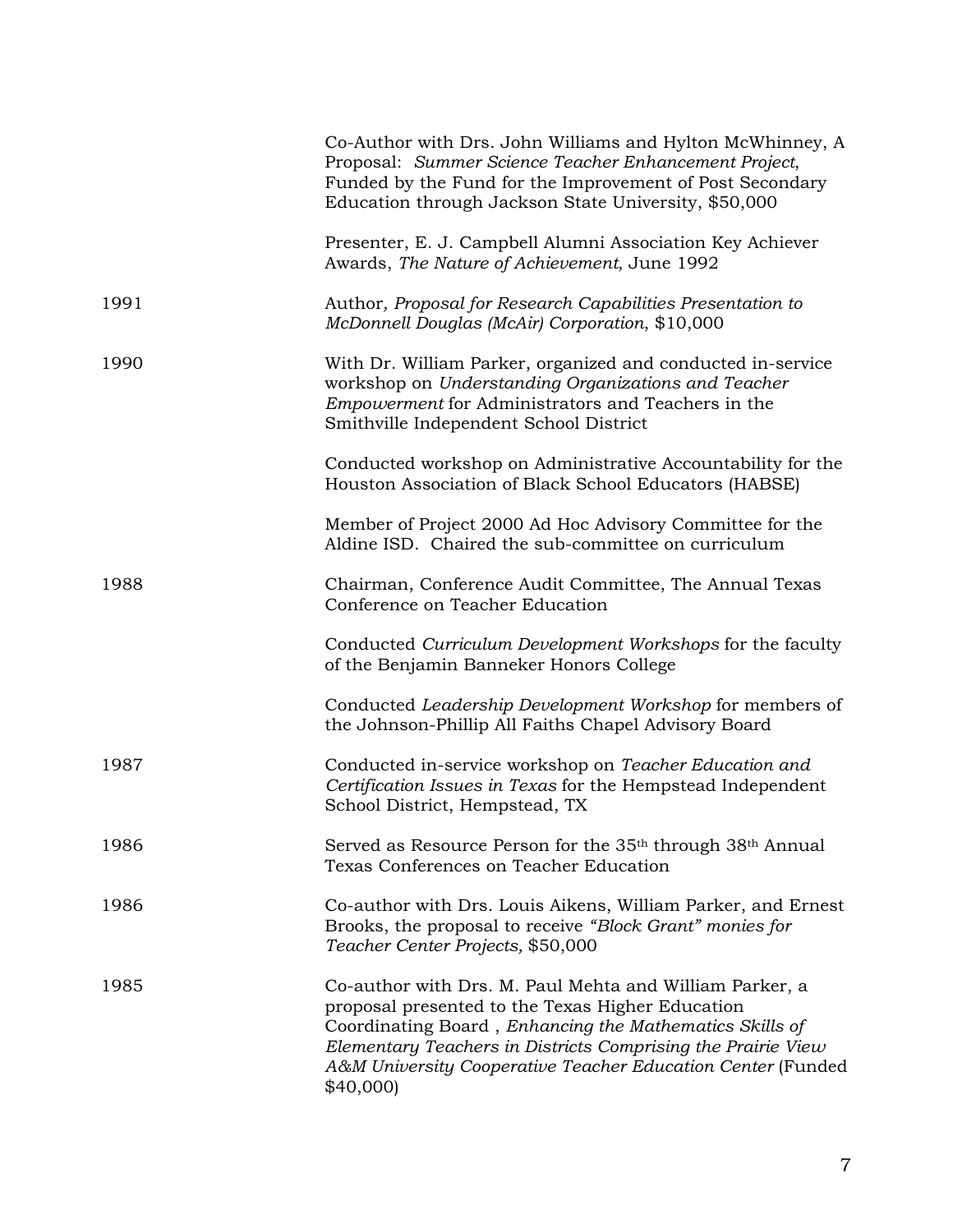|      | Coordinated with Dr. William Parker, review sessions for<br>public school teachers preparing to take the Texas<br>Examination of Current Administrators and Teachers in Texas<br>(TeCAT) |
|------|------------------------------------------------------------------------------------------------------------------------------------------------------------------------------------------|
|      | Author and Co-edited with Dr. Louis Aikens, <i>Theory Into</i><br>Practice: A Casebook for Students of School Administration,<br>Ginn Press, Mass., 1986                                 |
| 1984 | Conducted university follow-up studies of College of Education<br>graduates                                                                                                              |
| 1984 | Chairman, NCATE Steering Committee for the College of<br><b>Education Accreditation Visit</b>                                                                                            |
|      | Conducted, with Dr. Ernest Brooks, in-service workshop on<br>student expectations for the Waller Independent School<br>District, Waller, TX                                              |
| 1983 | Co-author Activity Three of the Title III Proposal (Funded)                                                                                                                              |
|      | Co-author Teacher Center Block Grant Proposal (Funded)                                                                                                                                   |
| 1981 | Conducted workshop on Teaching and Testing for Maximum<br>Competency Attainment, The Wilmer-Hutchins Independent<br>School District, Dallas, TX                                          |
|      | Panel Member, Texas Education Agency Workshop for School<br>District Personnel Officers, Region IV Service Center, Houston,<br>TX                                                        |
| 1980 | Presenter, Defining Problems in Humanities and Social Science<br>Research, Consortium of Research in the Humanities and<br>Social Sciences, Prairie View, TX                             |
|      | Presenter, Grievance Procedures for Educators in a Collective<br>Bargaining Environment, Texas Southern University                                                                       |
|      | Conducted Workshop, Teaching for Transfer of Learning,<br>Wilmer-Hutchins Independent School District, Dallas, TX                                                                        |
| 1979 | Presenter, Proposed Changes in Certification Requirements for<br>Texas Teachers, Waller County Education Association                                                                     |
| 1978 | Participant, NCATE Team Leader Training Sessions, New<br>Orleans, LA                                                                                                                     |
|      | Newsletter Editor, The Consortium of Southern Colleges for<br><b>Teacher Education</b>                                                                                                   |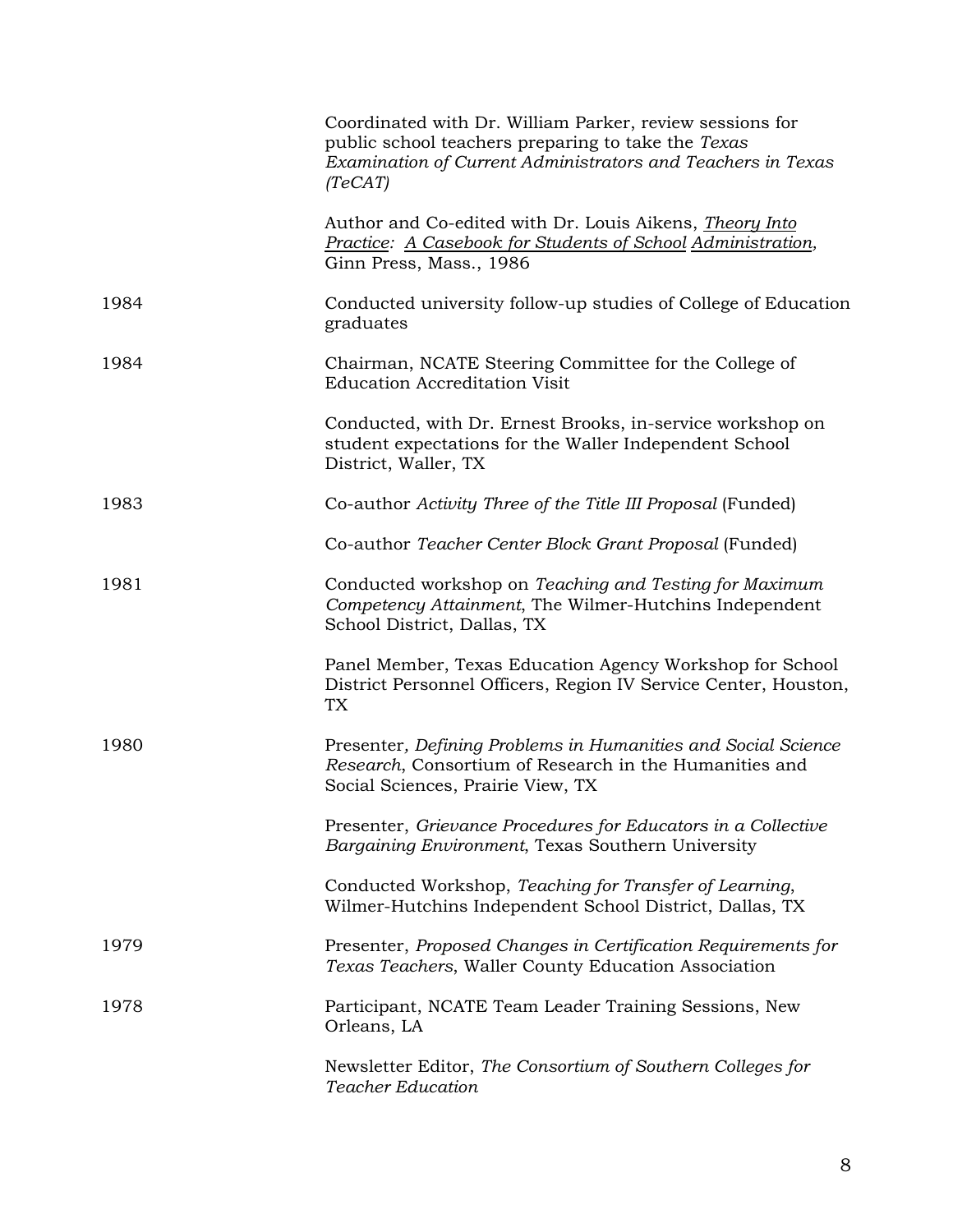|      | Participant, Stanford Research Institute (SRI) Training for<br>Project Documenters and Evaluators, San Francisco, CA                                   |
|------|--------------------------------------------------------------------------------------------------------------------------------------------------------|
|      | Presenter, Administrative Credibility, the 110 <sup>th</sup> Annual<br>Convention of the American Association of School<br>Administrators, Atlanta, GA |
| 1977 | Published, with Nixon, E., Bates, E., and Wilkinson, D.,<br>Analysis of Stump Vegetation in an East Texas Pond, Texas<br>Journal of Science, 1977      |
|      | Participant, The Washington Policy Seminar, The Institute for<br>Educational Policy Making, Washington, DC                                             |
|      | Dissertation, Perceptions of the Credibility of School Officials as<br>Related to the Collective Bargaining Posture of School<br>Corporations          |
| 1976 | Co-investigator, Adams Central Community School Corporation<br>Student Follow-up Study, Adams County, IN                                               |

## **POLICY AND PROGRAM DEVELOPMENT ACTIVITIES**

- ♦ Revised Teacher Education Programs to meet Texas Education Requirements
- ♦ The Prairie View A&M University Research Enhancement Program
- ♦ The Prairie View A&M University Conflict of Interest Rule
- ♦ The Prairie View A&M University Office of Research
- The Prairie View A&M University Continuing Education Policy
- ♦ The Prairie View A&M University Rule on Research Integrity
- The Prairie View A&M University Procedures on the Use of Human Subjects in Research
- ♦ The Prairie View A&M University Strategic Plan for Research
- ♦ Developed and Documented the Prairie View A&M University Graduate School Admissions Process
- ♦ The Prairie View A&M University 2002-2008 Capital Campaign (Raised over \$30,000,000)

# **PROFESSIONAL MEMBERSHIPS AND PARTICIPATION (Past and Present)**

# **Individual**

The Association of Supervision and Curriculum Development The American Association of School Administrators Houston Association of Black School Educators Texas Professors of Educational Administration Texas Association of College Teachers The National Education Association Phi Delta Kappa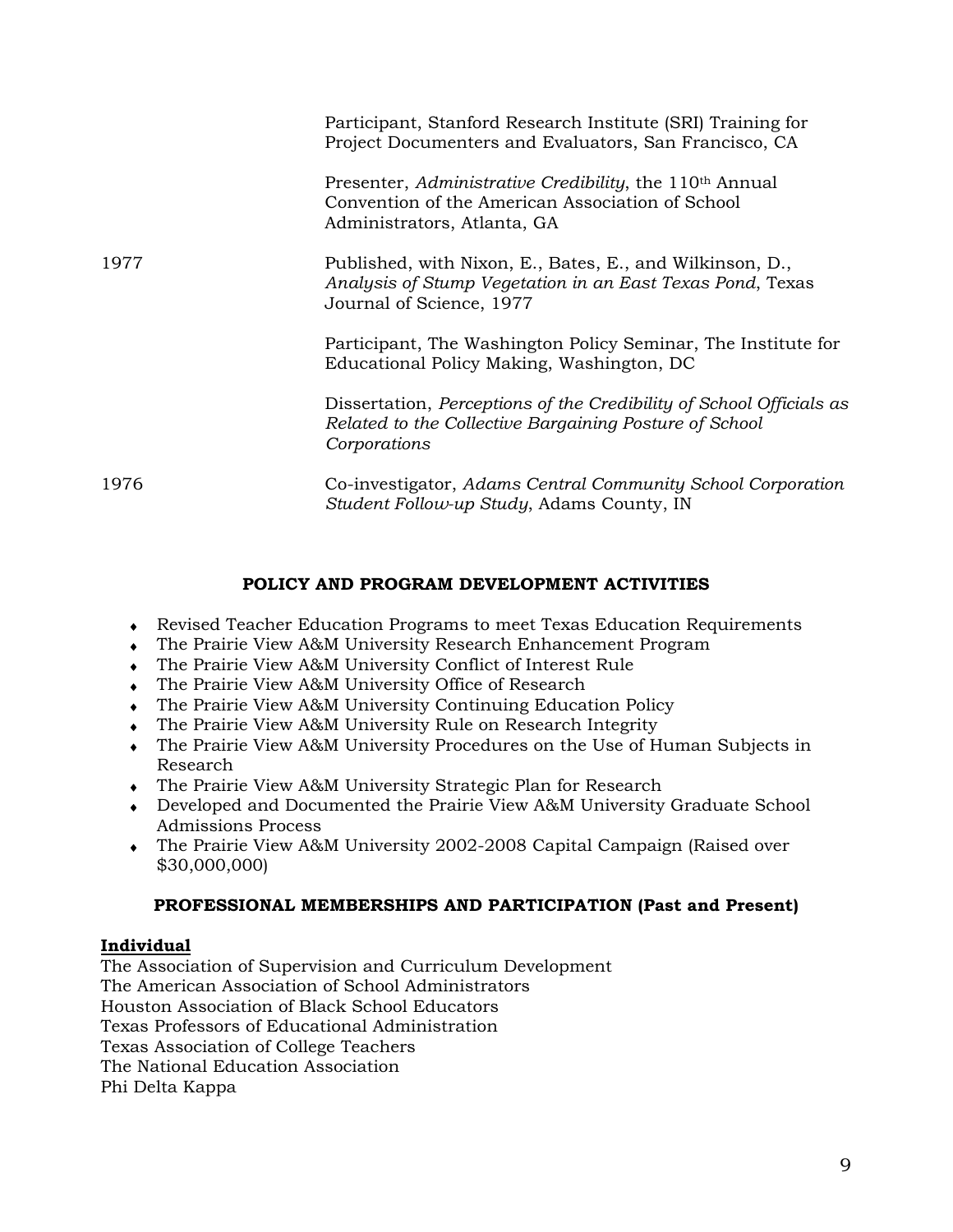## **University Representative**

The Science and Engineering Alliance The Leadership Alliance The Association of Texas Graduate Schools The Council of Historically Black Graduate Schools

## **Texas A&M University System**

Texas A&M Research Foundation Texas Leadership Institute, Inc. The Texas A&M University System Federal Initiatives Committee The Texas A&M University Azimuth 4 Committee (Research and Scholarship)

### **SELECTED HONORS AND RECOGNITIONS**

The Thurgood Marshall College Fund Development Officer Award, 2006

Purdue University College of Education and Purdue Education Alumni Association Distinguished Alumni Award, 2001

Distinguished Service Award, The Council of Historically Black Graduate Schools, 1999

Service Award, The Texas Leadership Institute, Inc., 1998, 1999.2000, 2001, 2002

Who's Who in the Southwest (1995-96)

Prairie View A&M University Outstanding Leadership Award, 1993

E. J. Campbell High School Alumni Association-Houston Chapter Key Achiever Award, 1992

Selected as Texas Higher Education Coordinating Board (THECB) Fellow, 1989

Distinguished Faculty Service Award, 1989

Johnson-Phillip All Faiths Chapel Leadership Award, 1988

College of Education Nominee, The Minnie Stevens Piper Teaching Award, 1987

Outstanding Young Men of America, 1978

Charter Member, The Prairie View Chapter of Kiwanis International

Charter Member, The Purdue University Educational Administration Alumni Association

Houston Teachers Association Distinguished Service Award, 1974